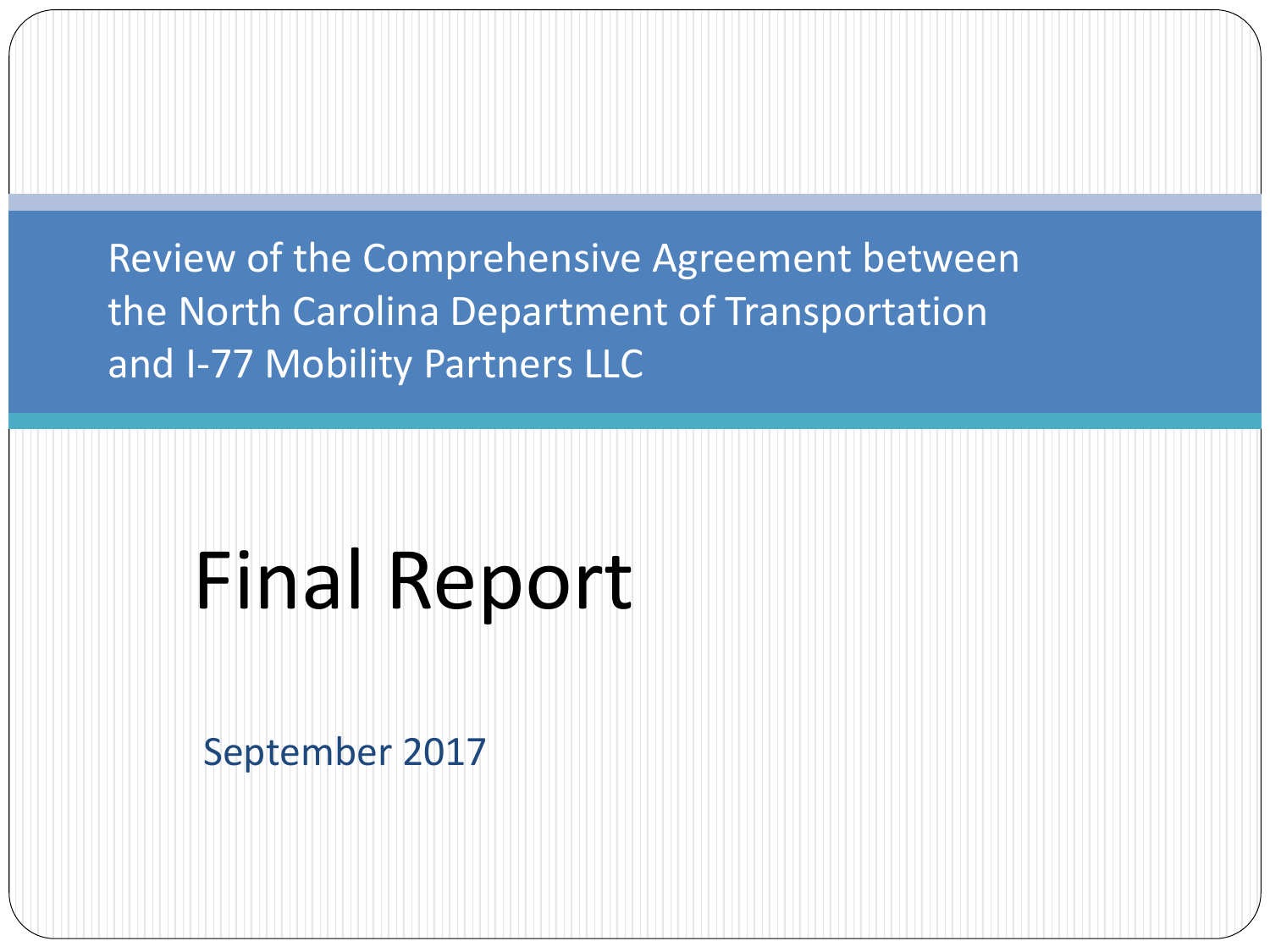# **Overview**

*Mercator Advisors LLC (Mercator) was retained to review the Comprehensive Agreement between the North Carolina Department of Transportation (NCDOT) and I-77 Mobility Partners LLC. The objective was to identify and evaluate potential policy options that might address concerns expressed by members of the public regarding the implementation of the managed toll lanes concept and various provisions in the agreement.* 

*This presentation describes how public input on the draft report has been incorporated in the final report.*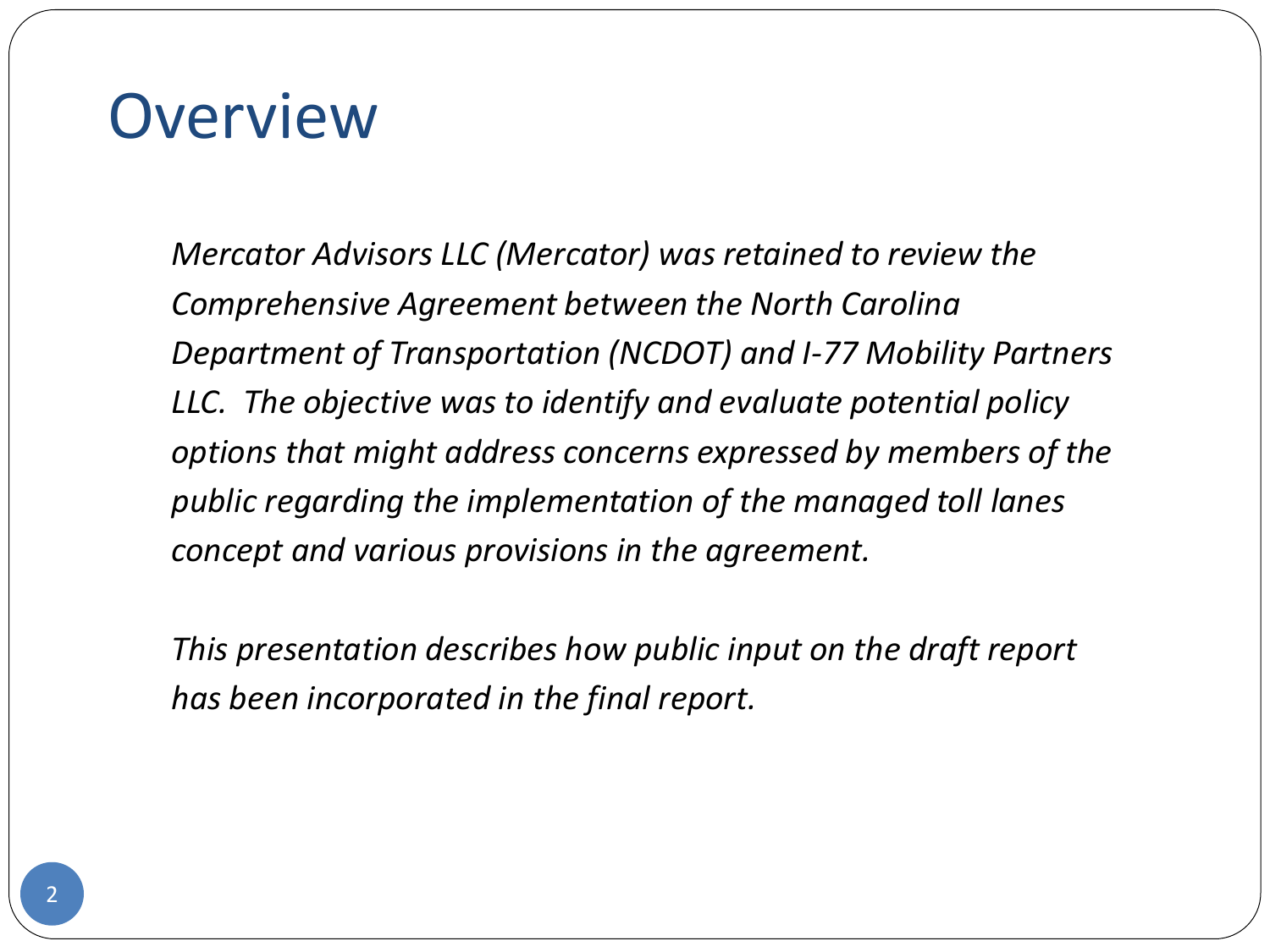# Presentation Outline

- Public Comment on the Draft Report
- Widen I-77 Proposal
- Additional Topics of Concern
- Next Steps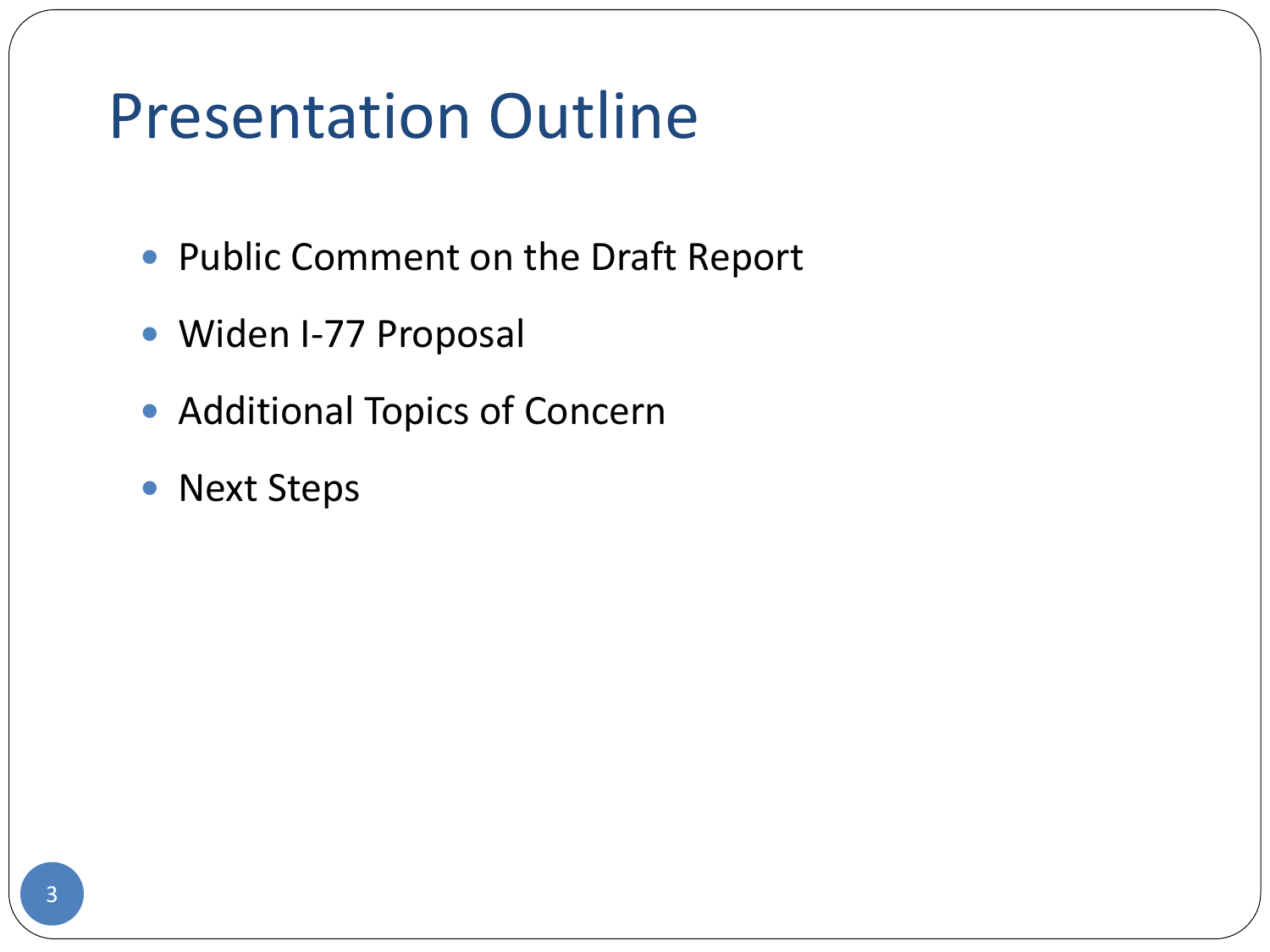# Public Comment on the Draft Report

The Draft Report released on August 10, 2017. Members of the public were encouraged to send comments to NCDOT via e-mail and/or to use the comment form created on the Express Lanes Project website.

1,664 comments were submitted between August 10 and September 15. There was no restriction on the number of times any individual could submit comments.

The majority of the comments are brief statements of opposition to tolls and/or the P3 agreement and expressions of support for an option proposed by the Widen I-77 organization that involves completing the widening of I-77 without installing the electronic toll collection system.

Mercator prepared an addendum to the report to highlight the "complete and delete" option and other topics raised in the public comments.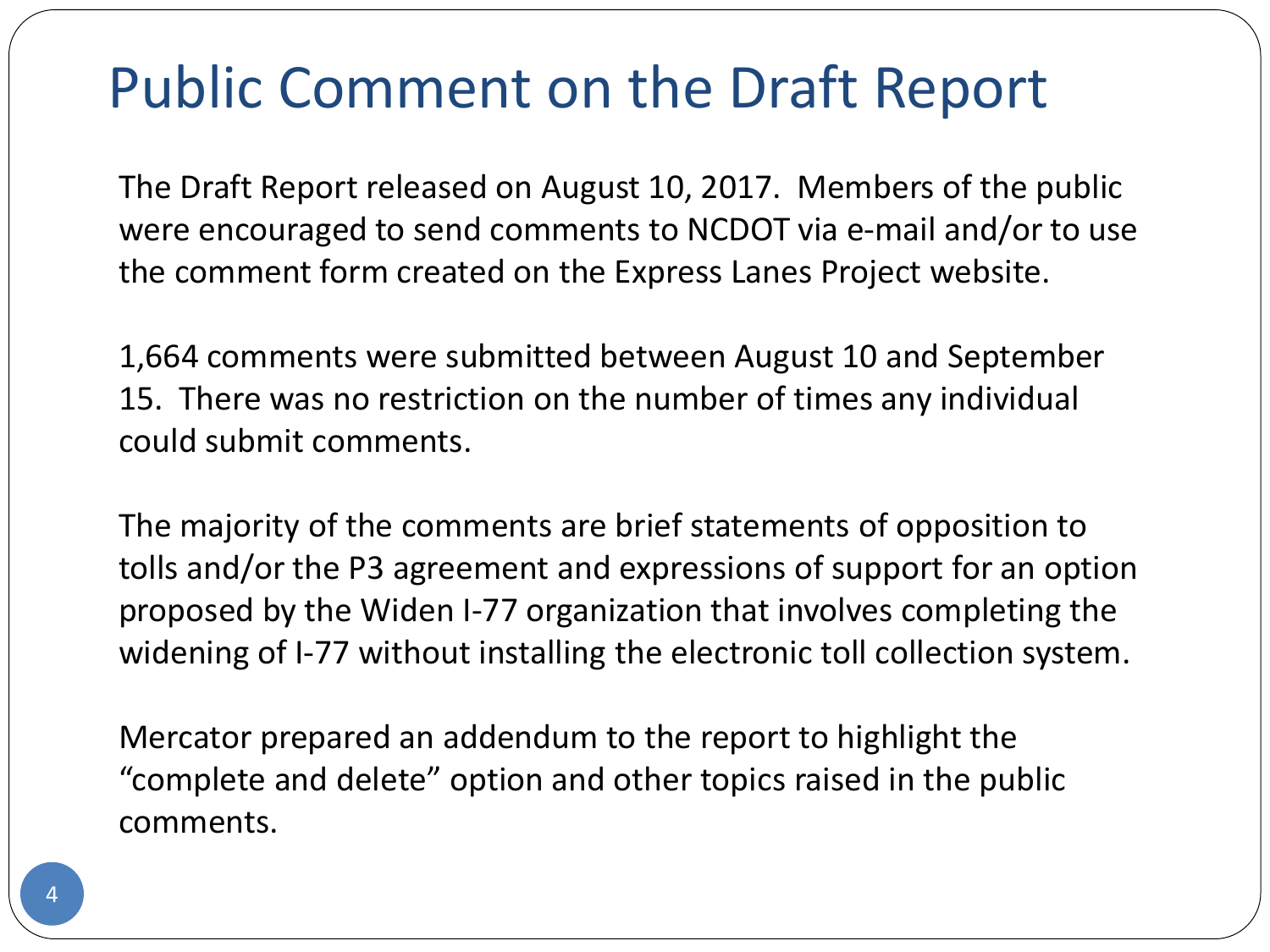### Widen I-77 Proposal

Basic concept: NCDOT has I-77 Mobility Partners complete the construction of additional lanes in the I-77 corridor but modifies the contract to "delete" the electronic toll collection system (effectively converting the express lanes to general purpose lanes).

Under this scenario, the Comprehensive Agreement would be terminated after construction is complete and NCDOT would operate and maintain the new lanes which would be open to all traffic except heavy trucks.

To the extent NCDOT conducts technical analyses of the options identified in the Mercator report, we recommend that the "complete and delete" scenario be included.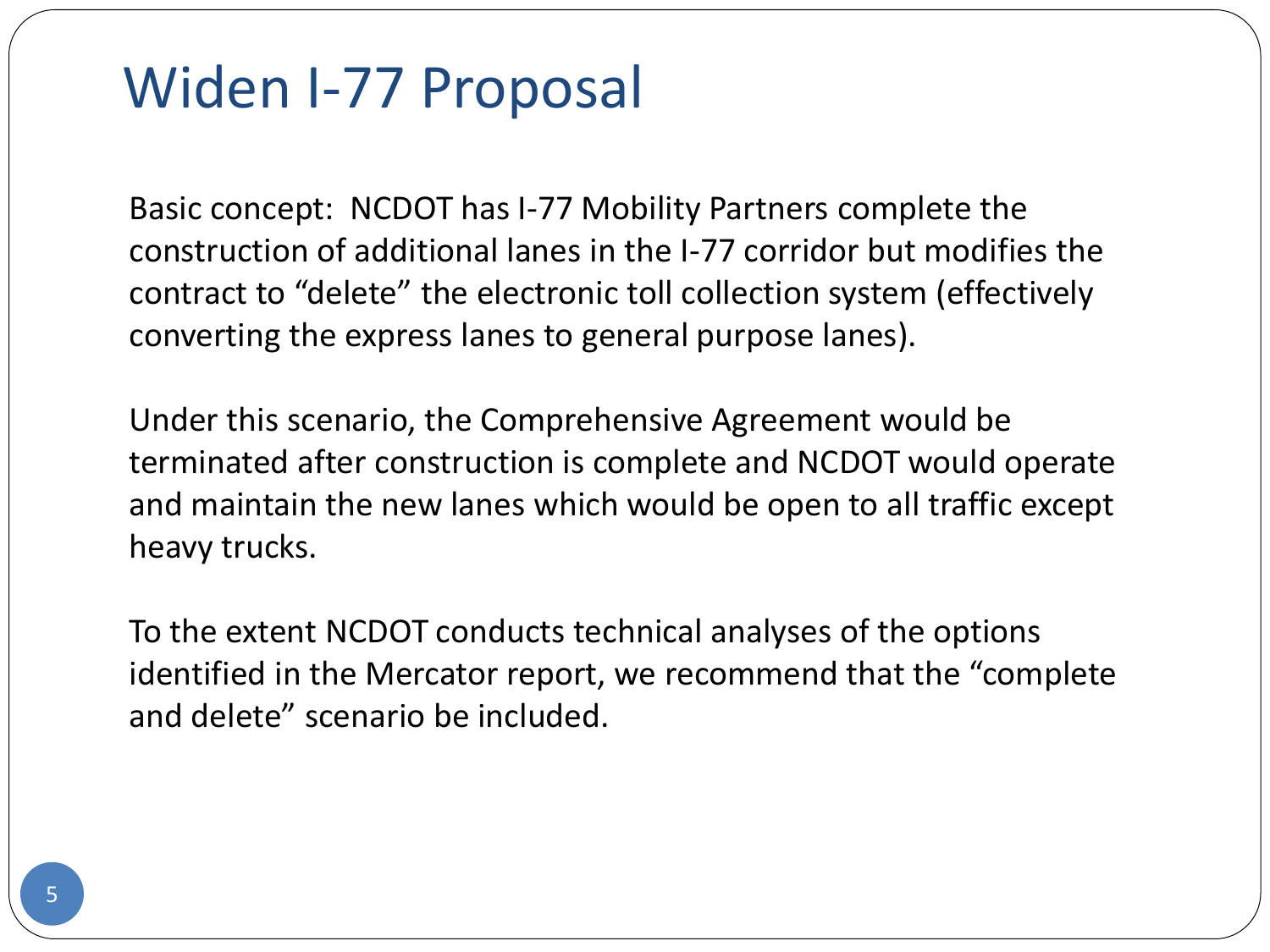# Widen I-77 Proposal, *continued*

Other considerations, in addition to the technical analysis, include:

 Charlotte Regional Transportation Planning Organization (CRTPO) Approval Process

*NCDOT does not have unilateral authority to build general purpose lanes on I-77 (or to modify the number or length of the express lanes that are under construction*).

 Availability of Funding to Complete Construction of General Purpose Lanes and to Compensate the Private Partner

*Private equity will not be invested if unable to realize a return on investment through toll collections. NCDOT would have to work with CRTPO through the STI project prioritization process to secure public funds to complete the widening and to pay the required compensation to the Private Partner.* 

Availability of Bonus Allocation Funds

*The STI legislation does not specify what happens to bonus allocation funds if the eligible project that is the basis for awarding the funds is not completed*.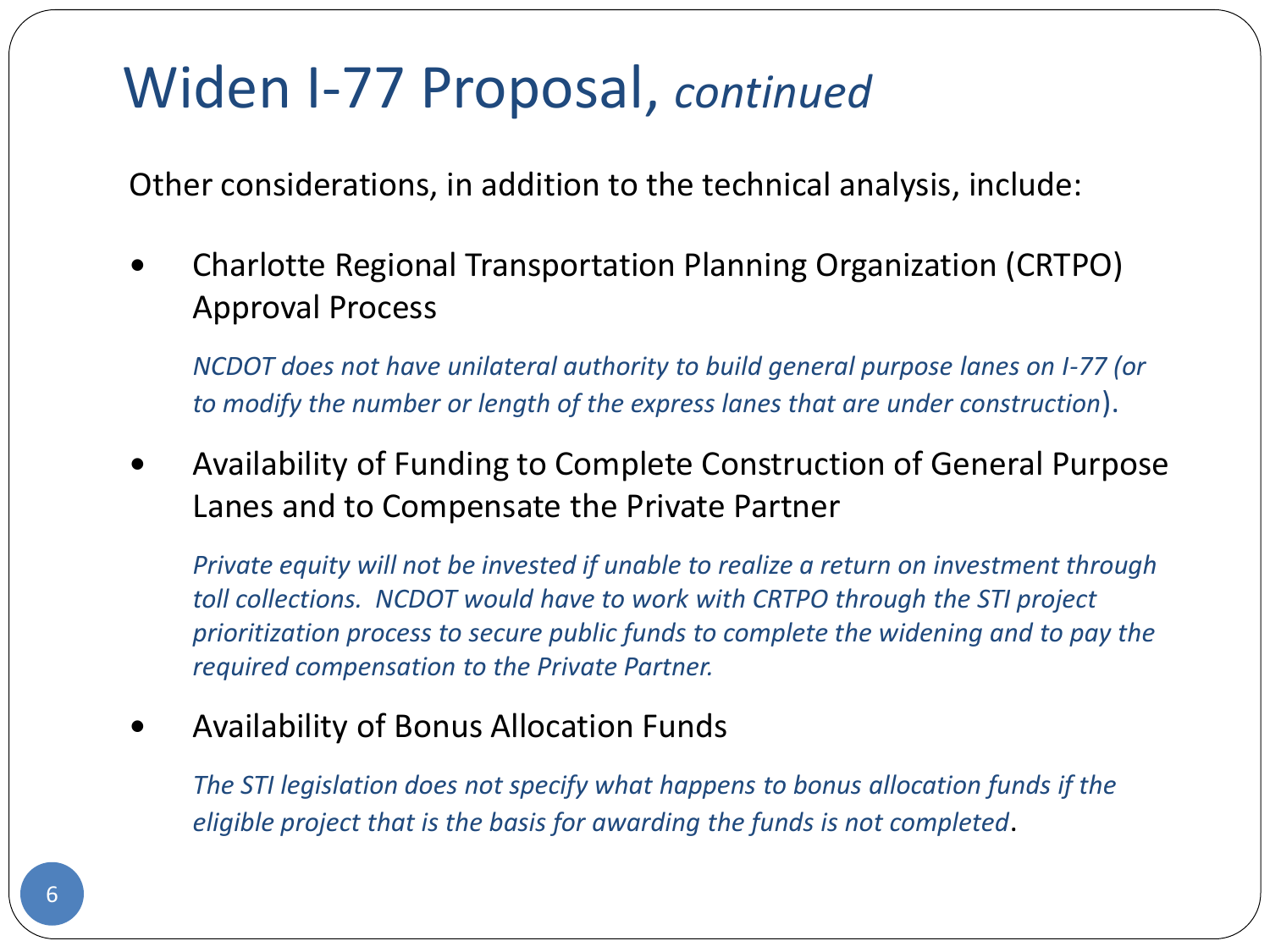# Additional Topics in the Addendum

#### • STI Project Prioritization Process

*In 2014, NCDOT concluded that no section of I-77 North "would score high enough, or fall within corridor cap limits, to be funded for construction for at least the next ten years under the law."*

*The analysis has been criticized by opponents to the Express Lanes Project because the most congested portion of I-77 North between Exit 23 and Exit 28 was not evaluated independently.*

• Potential Economic Impact of the Express Lanes Project

*In November 2015, an affidavit filed in support of litigation initiated by the Widen I-77 organization stated that the net economic costs incurred by users of the express lanes and other drivers in the I-77 corridor will exceed \$33 billion over 50 years.* 

*Mercator has reviewed the calculations in the affidavit and believes that some of the underlying assumptions may not bear scrutiny.*